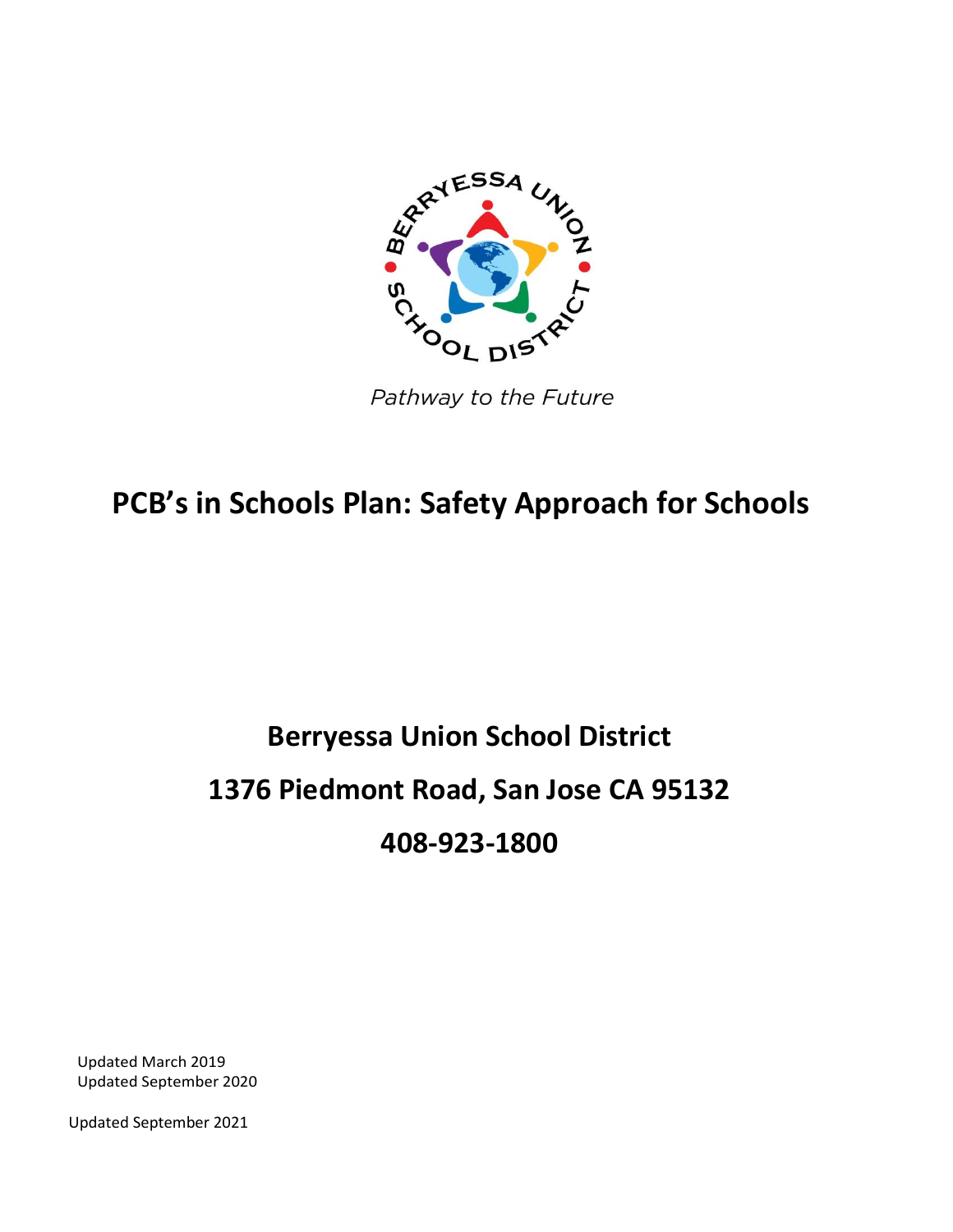#### **Summary of EPA Information**

- PCB Regulations
- **•** Best Practices for Reducing Exposures
- Air Testing
- Additional Resources

## **WHAT ARE PCBs?**

PCBs are a group of synthetic organic chemicals that can cause a number of different harmful effects. There are no known natural sources of PCBs in the environment. PCBs are either oily liquids or solids and are colorless to light yellow. Some PCBs are volatile and may exist as a vapor in air. They have no known smell or taste. PCBs enter the environment as mixtures containing a variety of individual chlorinated biphenyl components, known as congeners, as well as impurities. Because the health effects of environmental mixtures of PCBs are difficult to evaluate, most of the information in this toxicological profile is about seven types of PCB mixtures that were commercially produced. These seven kinds of PCB mixtures include 35% of all the PCBs commercially produced and 98% of PCBs sold in the United States since 1970. Some commercial PCB mixtures are known in the United States by their industrial trade name, Aroclor. For example, the name Aroclor 1254 means that the mixture contains approximately 54% chlorine by weight, as indicated by the second two digits in the name. Because they don't burn easily and are good insulating materials, PCBs were used widely as coolants and lubricants in transformers, capacitors, and other electrical equipment. The manufacture of PCBs stopped in the United States in August 1977 because there was evidence that PCBs build up in the environment and may cause harmful effects. Consumer products that may contain PCBs include old fluorescent lighting fixtures, window and door caulking, electrical devices or appliances containing PCB capacitors made before PCB use was stopped, old microscope oil, and old hydraulic oil.

### **Regulations of PCBs**

PCBs are regulated by the U.S. EPA under the Toxic Substances Control Act

A few key points:

- Regulations prohibit the use of PCBs equal to or greater than 50 ppm in caulk and other nonliquid products, including continued use of products already in place
- Intact PCB-containing light ballasts are an authorized use -BUT if they leak PCBs then the spill area must be cleaned and proper disposal of the ballast is required
- Proper classification and disposal of renovation and demolition wastes containing PCBs is required under TSCA regulations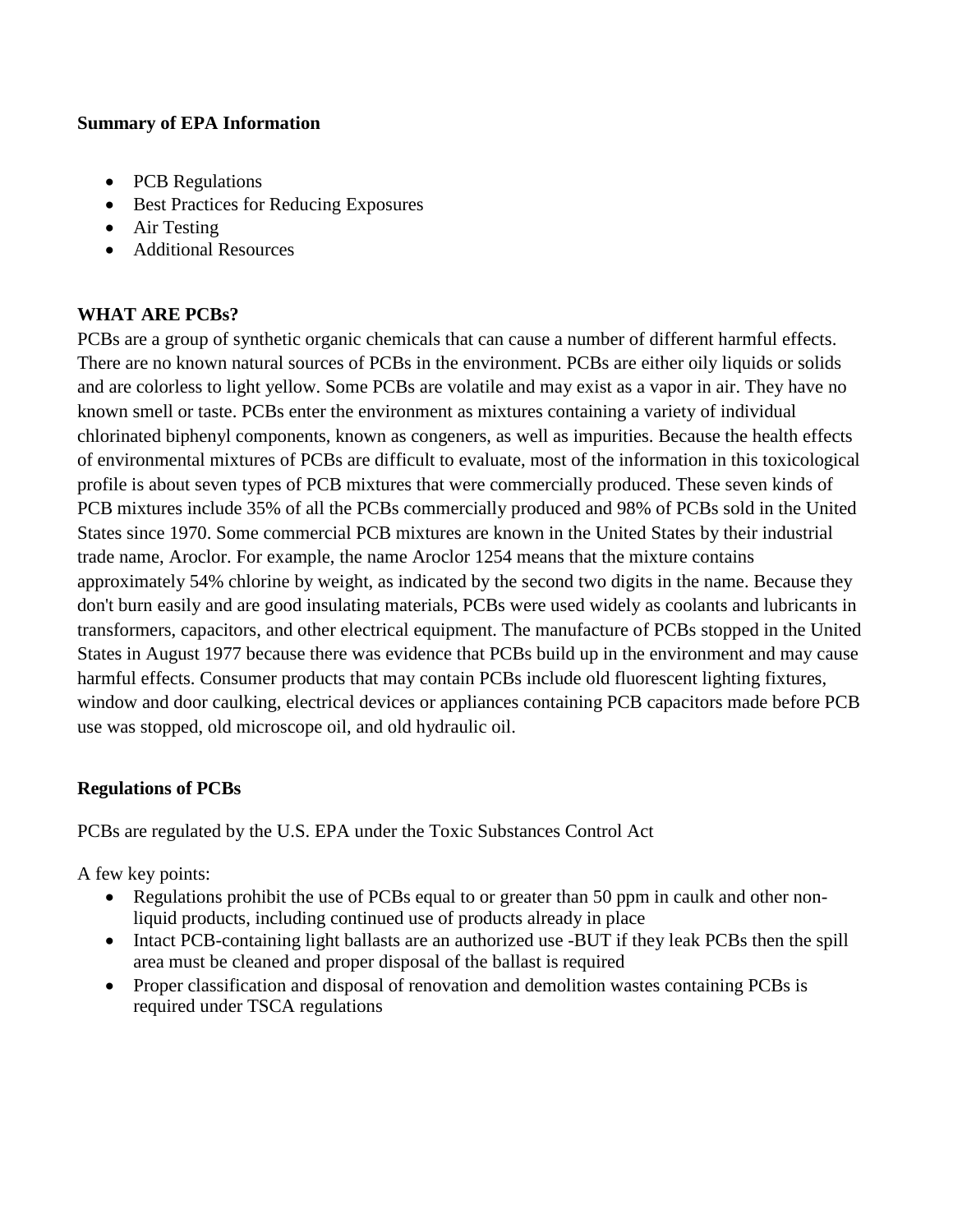Regulations regarding PCB use, cleanup, and disposal can be complicated - consult Dan Norris, Director of MOT at 408-923-1898 or your EPA Regional PCB Coordinator –

> Steve Armann, PCB Program Coordinator [armann.steve@epa.gov](mailto:armann.steve@epa.gov) or (415) 972-3352.

#### **Safety Approach to PCBs in Schools**

- PCBs were widely used in building materials from about 1950 until 1979.
- Implementing PCB Best Management Practices
- Replacement of PCB Ballasts
- Thorough cleaning of school surfaces (initial and routine)
- Testing of air for PCB concentrations
- If air concentrations are above national health guidelines then evaluate and mitigate sources.

#### **Best Practices for Minimizing PCB Exposure**

#### **First Steps:**

If the school or building was built or renovated between 1950 and 1979 there are several steps schools can take to reduce potential exposure until it can be determined with certainty if PCBs are present:

- Review and evaluate general cleaning practices to ensure the cleanliness of classrooms and avoid dust accumulation.
- Ensure ventilation systems are operating as designed
- Clean frequently to reduce dust and residue inside buildings
- Use a wet or damp cloth or mop to clean surfaces
- Use vacuums with high-efficiency particulate air (HEPA) filters
- Do not sweep with dry brooms; minimize the use of dusters
- Wash children's hands with soap & water often, particularly before eating
- Wash children's toys often
- Wash hands with soap and water after cleaning

#### **Fluorescent and High Intensity Light Ballasts:**

EPA recommends replacement of lights having PCB-containing ballasts. Review maintenance records to determine if PCB-fluorescent light ballasts have been replaced.

Benefits include:

- $\checkmark$  A reduction of PCBs in the air
- $\checkmark$  Reduced disruption and cost in responding to smoking/leaking ballasts
- $\checkmark$  Expected reduction in energy consumption
- $\checkmark$  Long-term cost savings when replaced with more energy efficient lighting
- $\checkmark$  Improved classroom lighting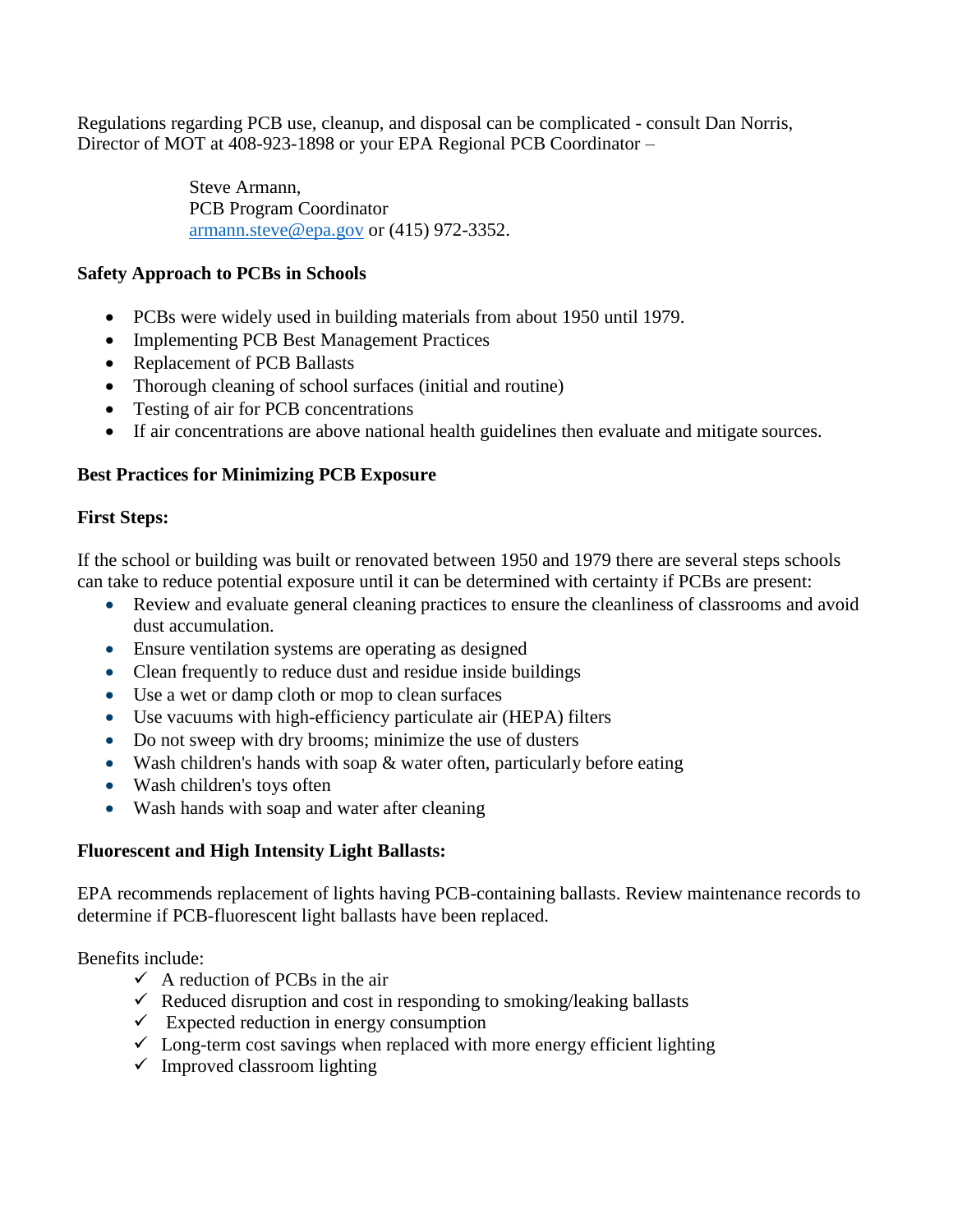#### **Caulk and Other PCB-Containing Materials:**

Consider air testing as a way to determine **if PCBs are present above indoor air public health levels**; if so:

- Conduct Testing to identify potential sources of PCBs.
- Encapsulation or barriers may be considered as short-term measures; in the long term encapsulates are not effective for caulk with levels above a few hundred ppm
- Remove PCB-containing caulk and other known primary source materials from the building to help lower air concentrations
- Removal must be performed by qualified contractors and steps taken to minimize the spread of dust and vapors
- Re-test the air to verify successful reduction in levels; if levels in air are not reduced below public health levels, remediation and follow-up testing may be needed

#### **PCB Air Testing**

#### **PCBs in Air**

- $\checkmark$  There are no regulatory standards for PCB concentrations in indoor air
- $\checkmark$  EPA has developed recommended public health levels for different age groups that are anticipated to keep PCB exposures below the "reference dose" from the combined exposures at schools and from other sources
- $\checkmark$  For more information contact: Dan Norris, Director of MOT

or

EPA Region 9's PCB Coordinator: Steve Armann, PCB Program Coordinator [armann.steve@epa.gov](mailto:armann.steve@epa.gov) or (415) 972-3352.

| Public Health Levels of PCBs in School Indoor Air (ng/m3) |             |          |                                                 |                                              |                                     |                         |
|-----------------------------------------------------------|-------------|----------|-------------------------------------------------|----------------------------------------------|-------------------------------------|-------------------------|
| Age $1 - 2$                                               | Age $2 - 3$ | Age 3-<6 | Age 6-<12<br><b>Elementary</b><br><b>School</b> | Age 12-<15<br><b>Middle</b><br><b>School</b> | Age 15-<19<br>High<br><b>School</b> | Age 19+<br><b>Adult</b> |
| 70                                                        | 70          | 100      | 300                                             | 450                                          | 600                                 | 450                     |

*<http://www.epa.gov/epawaste/hazard/tsd/pcbs/pubs/caulk/maxconcentrations.htm>*

#### **Get Professional Advice and Information:**

- $\checkmark$  Remediating PCBs in buildings can be challenging
- Contact your EPA PCB Coordinator –Steve Armann
- $\checkmark$  Read EPA information and
- $\checkmark$  Work with certified contractors experienced in PCB assessment and remediation in buildings